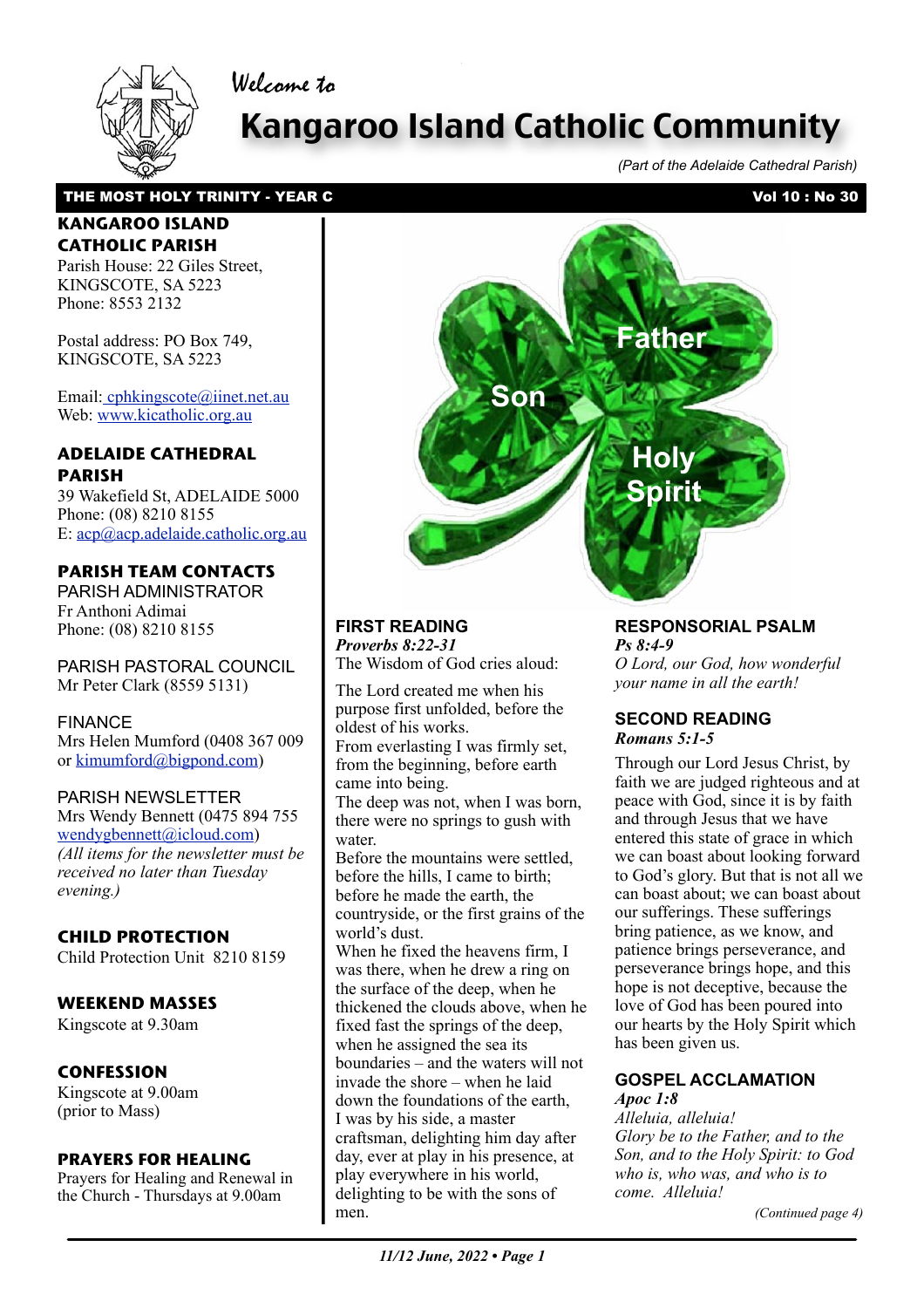

# **Bulletin Board**

## **PLEASE KEEP THESE PEOPLE IN YOUR PRAYERS**

**Sick:** Bill Roestenburg, Peter Weatherstone, Sue Semler, Mary Connell, Joelle Davidson

**Recently deceased:** Jim Higgins, Marge Brown, Joyce West

**June anniversaries:** Dorothy 'Mardi' Atktison, William 'Bill' Bauer, Shirley Black, Doris Bosanko, Norma 'Aileen' Cartel,Tony Cairney, William Christopher, Craig Feltus, Mary Alice Grace, Benjamin Hayes, Henry Hughes, Sarah Hughes, Fr P P Kelly, Alan Lashmar, Maria Loechel, Ann McAnnally, James McAnnally, Lillian Murphy, Laurence O'Daly, Dean Page, Ruth Perkins, Molly Polly, Edna Rayson, Mary - Douglas Rosentreter, Brenton Semler, Henry Tabor, Michael Wilcox, Alice Willson, Brian Willson

*Please pray for all the faithful departed and may all our sick parishioners, relatives and friends know the healing love of Christ.*

▅<del>▓</del>▓⊹<del>▓</del>

#### **PARISH ROSTERS**

| <b>Comm</b>      | Reader    | <b>Cleaning</b> |
|------------------|-----------|-----------------|
| $12/06$ M Glynn  | P Bennett | A Bevan         |
| $19/06$ S Semler | A Gibbs   | H Mumford       |
| $26/06$ L Grant  | P Clark   | H Mumford       |

#### **PRIEST ROSTER**

*(Often this roster changes if something unforeseen crops u* 12/06 Fr Eldridge D'souza

## **COVID RESTRICTIONS**

For the latest Archdiocesan restrictions please see page 4 of this bulletin. Please keep in mind the importance of social distancing and good hygiene practices.

#### **SPECIAL COLLECTION**

Today is the Peter's Pence Collection, a worldwide collection that supports the charitable works of Pope Francis. Funds from this collection help victims of war, oppression and natural disasters. Please join with Pope Francis and be a witness of charity to our suffering brothers and sisters.

#### **ST VINCENT PALLOTTI SCHOLARSHIP TRUST**

The St Vincent Pallotti Scholarship Trust offers scholarships to enable lay people to further their understanding and skills in leadership/ministry or a

specialised activity, such as promoting faith enhancement, social justice and pastoral care.

Closing date for application is July 29. More information and application forms available at [https://](https://Pallottine.org.au/scholarships/st-vincent-pallotti-scholarship-for-lay-ministry.html) [Pallottine.org.au/scholarships/st](https://Pallottine.org.au/scholarships/st-vincent-pallotti-scholarship-for-lay-ministry.html)[vincent-pallotti-scholarship-for-lay](https://Pallottine.org.au/scholarships/st-vincent-pallotti-scholarship-for-lay-ministry.html)[ministry.html](https://Pallottine.org.au/scholarships/st-vincent-pallotti-scholarship-for-lay-ministry.html).

#### **REFUGEE WEEK 2022** *Prayer Service*

An online prayer service will be hosted by the Australian Catholic Migrant and Refugee Office and the Office for Justice, Ecology and Peace on June 20 at 6pm (AEST). Register now at [https://bit.ly/](https://bit.ly/RefugeeWeek2022Prayers) [RefugeeWeek2022Prayers](https://bit.ly/RefugeeWeek2022Prayers)



#### **PRAYER FOR THE UKRAINE** *Loving God,*

*We pray for the people of Ukraine, for all those suffering or afraid, that you will be close to them and protect them.*

*We pray for world leaders, for compassion, strength and wisdom to guide their choices.*

*We pray for the world that in this moment of crisis, we may reach out in solidarity to our brothers and sisters in need.*

*May we walk in your ways so that peace and justice become a reality for the people of Ukraine and for all the world. Amen*

#### **OUR GOD FEAST**

Jesus speaks of himself, the One he knows as the Father, and the Friend Spirit interchangeably, at least in the Gospel of John. It can get a little confusing, Jesus and the Father are one, and the Spirit speaks for Jesus. Soon the disciples will share in this same unity with the Spirit comes to dwell with them. How can we tell where one identity leaves and one begins?

We can't. And we don't have to. That's the nature of mystery. God can't be sliced up like a pie and served across the table piece by piece. We want to be scientific, or at least mathematical, about Trinity: How much of Jesus is God? *(All of him)* Then what's the difference between God and Jesus? *(Full humanity)* How can Jesus be fully God and fully human? *(Good question!)* If Eucharist is Jesus, and

we consume Eucharist, how much of us is Christ? *(As much as we allow)* This last question is the only one that's no mystery at all. It's an invitation awaiting our response.

How much of your life is given over to "being Christ," as the Eucharist invites us to be? What can you do to increase the percentage of your surrender?

Celebrate God the Creator today. Enjoy the beauty of the natural world. Celebrate God the Redeemer in word and sacrament. Celebrate God the Sanctifier in prayer and praise. *GPBS eNews*

#### **WALKING IN THE SPIRIT**

*Pilgrimage for the Plenary Council*  People across the country are invited to participate in a national prayer pilgrimage as the Catholic Church in Australia prepares for the Second Assembly of the Fifth Plenary Council of Australia in Sydney from July 3-9.

We pray for the Holy Spirit's guidance and grace for the members who will gather and also for ourselves and the Church, that we may have the courage to follow where God is leading us. For more information visit

[www.plenarycouncil.catholic.org.au/](http://www.plenarycouncil.catholic.org.au/walkinginthespirit) [walkinginthespirit](http://www.plenarycouncil.catholic.org.au/walkinginthespirit)

#### **MARY MACKILLOP MUSEUM**

If you haven't already visited the museum, this four-minute video introduction might whet your appetite:

[https://drive.google.com/file/d/](https://aus01.safelinks.protection.outlook.com/?url=https%3A%2F%2Fdrive.google.com%2Ffile%2Fd%2F1IF8PIm29KZZ0KWCpPoWKWyTdnrFM_wss%2Fview%3Fform%3DMY01SV%26OCID%3DMY01SVintroduction&data=05%7C01%7Cjbradshaw%40adelaide.catholic.org.au%7Cf078fd8ecd7747dd2eb308da3ea3c285%7Cfe51d108d61d407cbcaaaab5af82a7ac%7C1%7C0%7C637891170360908199%7CUnknown%7CTWFpbGZsb3d8eyJWIjoiMC4wLjAwMDAiLCJQIjoiV2luMzIiLCJBTiI6Ik1haWwiLCJXVCI6Mn0%3D%7C3000%7C%7C%7C&sdata=bKqtTdmdPLk%2FMJoMklz1AP3dI44ab8gkMziXbW08niA%3D&reserved=0) [1IF8PIm29KZZ0KWCpPoWKWyTd](https://aus01.safelinks.protection.outlook.com/?url=https%3A%2F%2Fdrive.google.com%2Ffile%2Fd%2F1IF8PIm29KZZ0KWCpPoWKWyTdnrFM_wss%2Fview%3Fform%3DMY01SV%26OCID%3DMY01SVintroduction&data=05%7C01%7Cjbradshaw%40adelaide.catholic.org.au%7Cf078fd8ecd7747dd2eb308da3ea3c285%7Cfe51d108d61d407cbcaaaab5af82a7ac%7C1%7C0%7C637891170360908199%7CUnknown%7CTWFpbGZsb3d8eyJWIjoiMC4wLjAwMDAiLCJQIjoiV2luMzIiLCJBTiI6Ik1haWwiLCJXVCI6Mn0%3D%7C3000%7C%7C%7C&sdata=bKqtTdmdPLk%2FMJoMklz1AP3dI44ab8gkMziXbW08niA%3D&reserved=0) [nrFM\\_wss/view?](https://aus01.safelinks.protection.outlook.com/?url=https%3A%2F%2Fdrive.google.com%2Ffile%2Fd%2F1IF8PIm29KZZ0KWCpPoWKWyTdnrFM_wss%2Fview%3Fform%3DMY01SV%26OCID%3DMY01SVintroduction&data=05%7C01%7Cjbradshaw%40adelaide.catholic.org.au%7Cf078fd8ecd7747dd2eb308da3ea3c285%7Cfe51d108d61d407cbcaaaab5af82a7ac%7C1%7C0%7C637891170360908199%7CUnknown%7CTWFpbGZsb3d8eyJWIjoiMC4wLjAwMDAiLCJQIjoiV2luMzIiLCJBTiI6Ik1haWwiLCJXVCI6Mn0%3D%7C3000%7C%7C%7C&sdata=bKqtTdmdPLk%2FMJoMklz1AP3dI44ab8gkMziXbW08niA%3D&reserved=0) [form=MY01SV&OCID=MY01SVintr](https://aus01.safelinks.protection.outlook.com/?url=https%3A%2F%2Fdrive.google.com%2Ffile%2Fd%2F1IF8PIm29KZZ0KWCpPoWKWyTdnrFM_wss%2Fview%3Fform%3DMY01SV%26OCID%3DMY01SVintroduction&data=05%7C01%7Cjbradshaw%40adelaide.catholic.org.au%7Cf078fd8ecd7747dd2eb308da3ea3c285%7Cfe51d108d61d407cbcaaaab5af82a7ac%7C1%7C0%7C637891170360908199%7CUnknown%7CTWFpbGZsb3d8eyJWIjoiMC4wLjAwMDAiLCJQIjoiV2luMzIiLCJBTiI6Ik1haWwiLCJXVCI6Mn0%3D%7C3000%7C%7C%7C&sdata=bKqtTdmdPLk%2FMJoMklz1AP3dI44ab8gkMziXbW08niA%3D&reserved=0) [oduction:](https://aus01.safelinks.protection.outlook.com/?url=https%3A%2F%2Fdrive.google.com%2Ffile%2Fd%2F1IF8PIm29KZZ0KWCpPoWKWyTdnrFM_wss%2Fview%3Fform%3DMY01SV%26OCID%3DMY01SVintroduction&data=05%7C01%7Cjbradshaw%40adelaide.catholic.org.au%7Cf078fd8ecd7747dd2eb308da3ea3c285%7Cfe51d108d61d407cbcaaaab5af82a7ac%7C1%7C0%7C637891170360908199%7CUnknown%7CTWFpbGZsb3d8eyJWIjoiMC4wLjAwMDAiLCJQIjoiV2luMzIiLCJBTiI6Ik1haWwiLCJXVCI6Mn0%3D%7C3000%7C%7C%7C&sdata=bKqtTdmdPLk%2FMJoMklz1AP3dI44ab8gkMziXbW08niA%3D&reserved=0)

Come any day, Sunday to Tuesday, between 10.00am and 4.00pm. Bring the family – there's plenty to see and do for children.

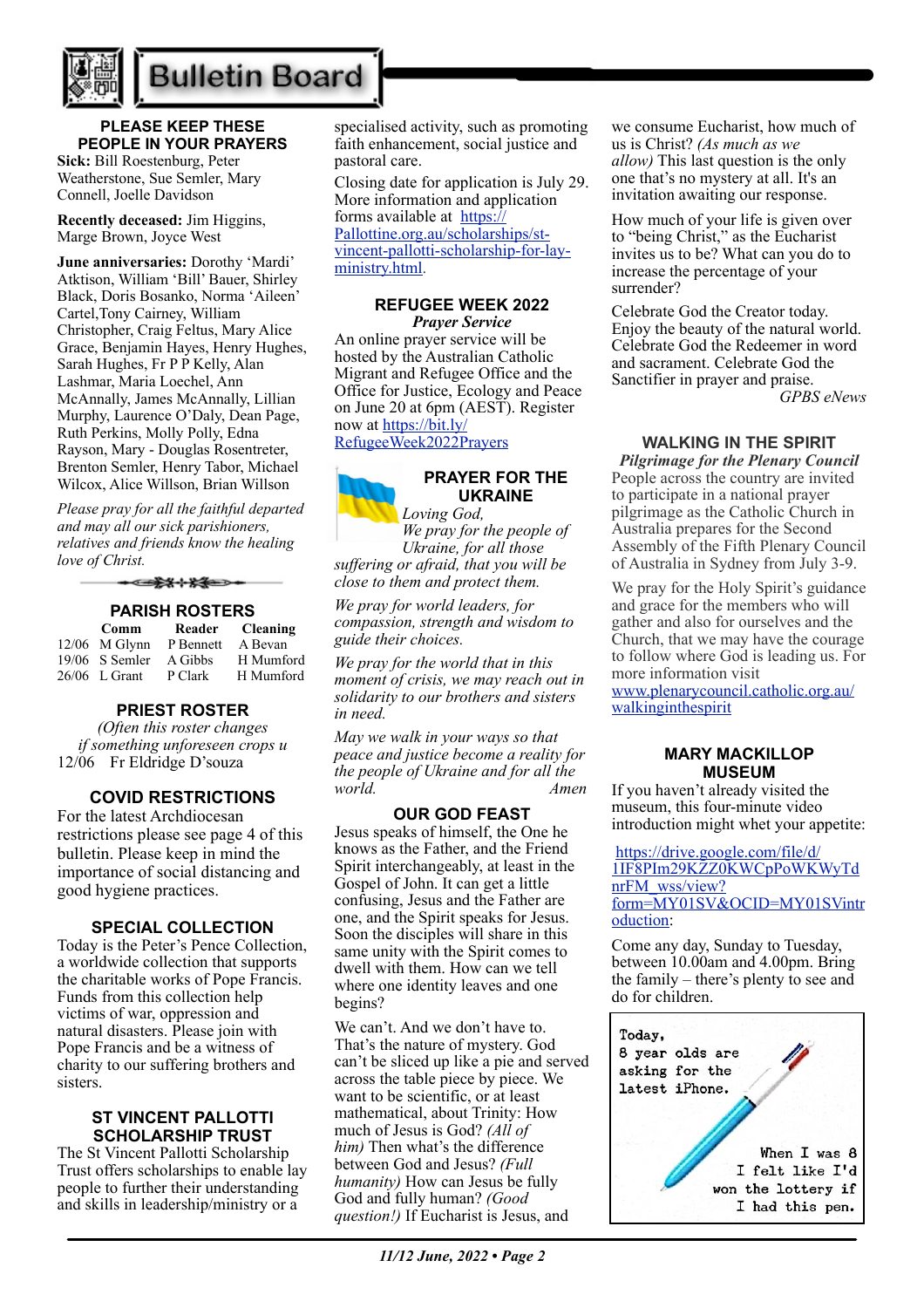

# **Ron Rolheiser column**

*Ronald Rolheiser, a Roman Catholic priest and member of the Missionary Oblates of Mary Immaculate. He is a community-builder, lecturer and writer. His books are popular throughout the English-speaking world and his weekly column is carried by more than sixty newspapers worldwide*

# **GOD'S SENSE OF HUMOR**

If we genuinely trust scripture, our own experience, and our own sanity, we can only conclude that God has a sense of humor, and a robust and sneaky one at that. Where's the evidence?

A generation ago, Peter Berger wrote a remarkable little book entitled*, A Rumor of Angels*. Unlike Aquinas, Anselm, Descartes, and a number of renowned philosophers, he didn't try to "prove" the existence of God through logic and argumentation. Rather, he simply examined a number of very ordinary human experiences and pointed to what's hidden inside and behind the walls of those experiences. For instance, when a mother soothes and calms a frightened child at night, assuring the child that there is nothing to fear, she does this in good faith only because at some deep level she intuits that ultimately everything is all right. In effect, unconsciously, she is praying a Creed.

Now, one of the experiences Berger highlights is the experience of humor. Here's his thesis: no matter how oppressive and dire the circumstance, human beings always have the capacity to make light of it, to view it through the prism of irony and humor. For example, martyrs have joked with their executioners and, no doubt, there was some banter, sarcasm, irony, and bitter humor at times inside extermination camps. The fact that people can do this, and do in fact do it, shows that there is always something transcendent inside us, something over which no human oppression has power, something that sets us above any situation within which we find ourselves. Our sense of irony and humor manifests that something in our soul sets us above anything that can beset us.

And, this can have its source in only one place, inside of the Creator who made us. Thus, not only must God have a sense of humor, humor must be something inherent within the nature of God, since humor is good and God is the author of all that is good.

There's a school of classical philosophy that believes God has four transcendental properties. God, it teaches, is *One, True, Good,* and *Beautiful –* to this we can add, *Humorous*. Moreover, this can be inferred from more than just the fact that sometimes we sense that humor manifests our transcendence within a given situation. More importantly, we can infer that humor has some godliness from examining the component parts of love. God is love, and humor is undeniably an important part of love.

When the classical Greek philosophers defined love, they highlighted a number of components within it, namely, *erotic attraction, obsession, friendship, pragmatic arrangement*, and *altruism*. However, they also highlighted another component, *playfulness/banter/humor*. How insightful. Humor along with healthy banter and playful teasing are part of the grease that enables us to sustain relationships long term, despite the inevitable over-familiarity, hurt, disappointment, and boredom that beset even the most loving relationships. Humor helps make it all work. Thus, since it is an innate part of love, it is an innate part of God.

Sadly, we don't often picture God that way. Christianity, Judaism, and Islam have this in common. We all picture God as male, celibate, solemn – and humorless. How might we picture God differently?

If you were to draw up a composite face representing God, whose face would you include in this picture? The pious face of the gentle, blond-haired Jesus with a lamb on his shoulder we see in our holy pictures? Images of a serenely composed and quiet Mary that we see depicted in our statues of her? The face of Mother Teresa? The face of Therese of Lisieux? The face of Dorothy Day? Of Martin Luther King? Of Oscar Romero? Of Billy Graham? Of Henri Nouwen? Of Rachel Held Evans? The face of your mother or father? Would you also include the face of your favorite comedian or favorite wit? Jerry Seinfeld? Bette Midler? Rowan

Atkinson? The mischievous face of your colorful uncle telling a joke?

Any picture of God's face needs to manifest an inner soul that is One, True, Good, Beautiful, but also Humorous and Mischievous. Funny, while I believe that God is the author of humor, I've never been enamored by the various artistic depictions of Jesus as laughing uproariously. Good idea, good intention, good theology, but to my taste, lacking the right nuance. That kind of laughing face has an ephemeral quality that too easily gives way to something else after it's had its moment. God's face, I suspect, has a quieter, sneakier, more permanent mischievousness to it.

If this is true, if God not only has a sense of humor but is also the author of humor itself, then humor is an important quality within sanctity and holiness. What makes for wholeness, maturity, holiness, love, and for the kind of person you want beside you at the table, here and at the eternal one in heaven? Certainly, you want someone who manifests the qualities that Jesus asked for in the Sermon on the Mount – along with a warm, playful, and mischievous sense of humor.

*You can read, or download, Ron Rolheiser's weekly columns from his website at: [www.ronrolheiser.com](http://www.ronrolheiser.com)*

- *• A police officer just knocked on my door and told me my dogs are chasing people on bikes. That's ridiculous. My dogs don't even own bikes.*
- *• I took the shell off my racing snail, thinking it would make him faster. If anything, it made him more sluggish.*